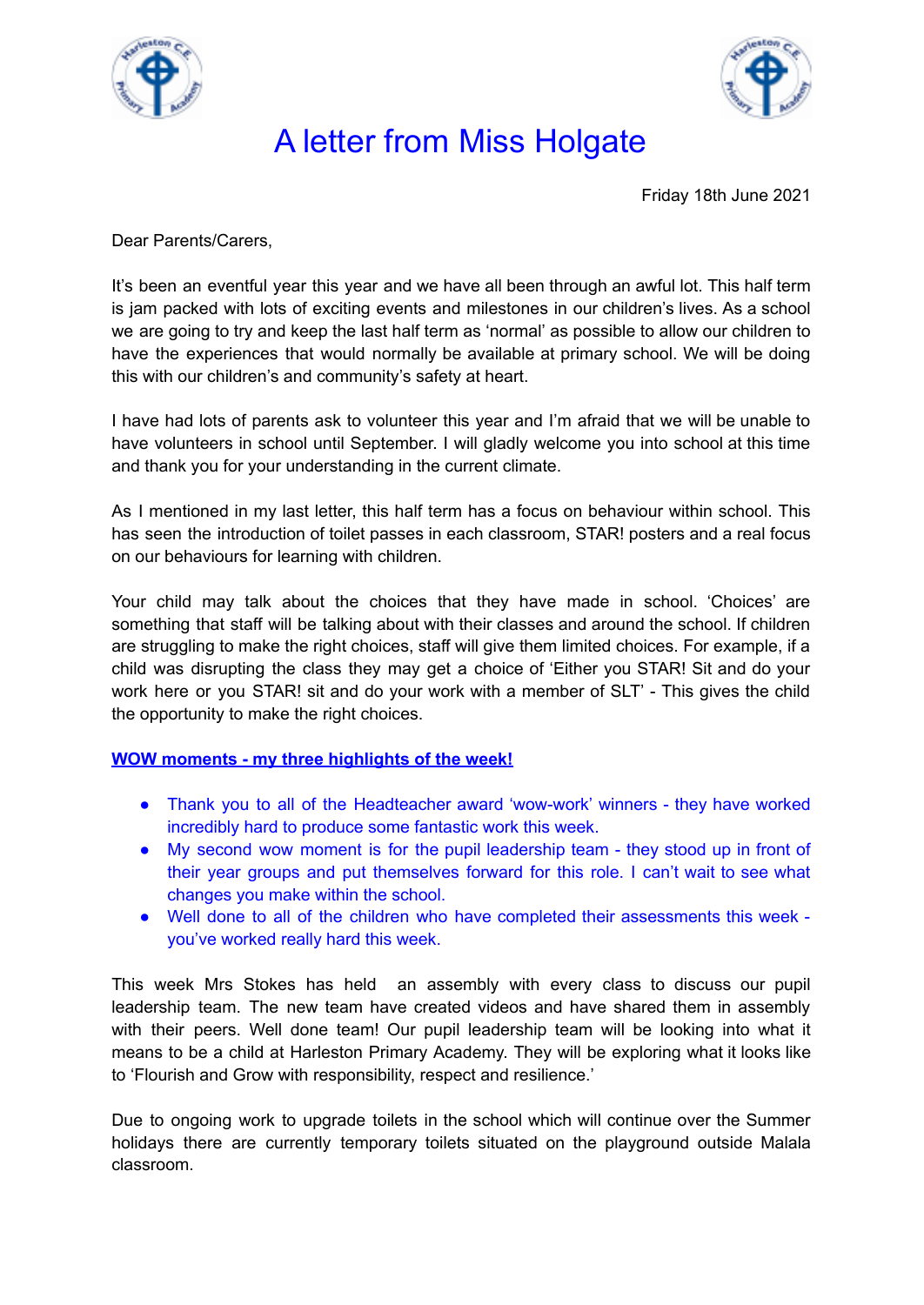



# Flourish and Grow

### with

## **Responsibility**

### I learn I help others I look after my environment

## Respect

I share my ideas I listen to others I am polite

## Resilience

I try my hardest I learn from my mistakes I never give up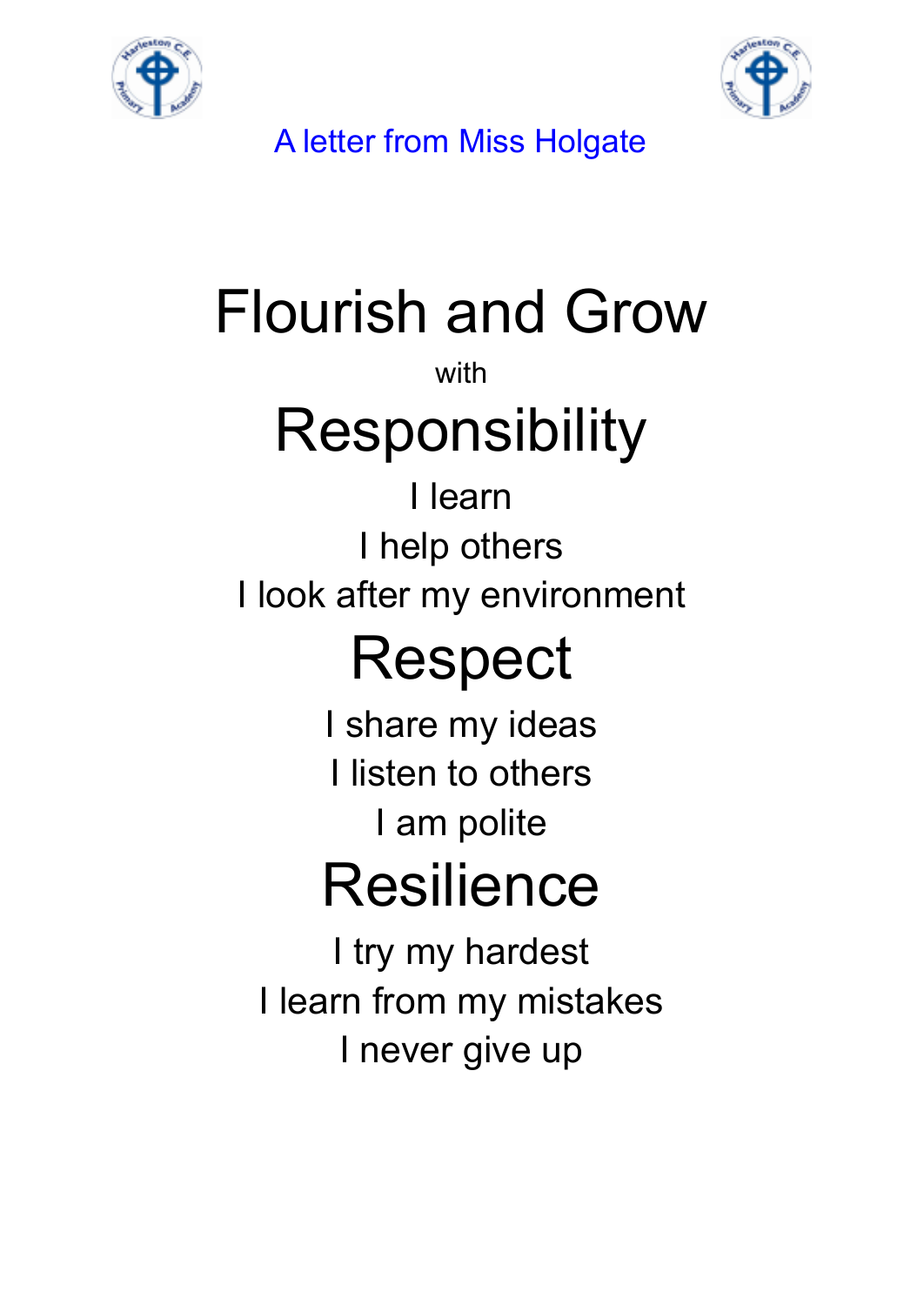



As mentioned in my letter before the half term, we are planning a sports week which coincides with next week's National sports week. Across next week there will be a whole host of exciting sporting events for our children to take part in.

**Please can all children come to school in their school P.E. kits each day next week and bring a water bottle.** PE kit is black/blue plain, unbranded shorts and a white/blue, unbranded, T-shirt. If it is cooler weather we would expect children to be in school in a plain, unbranded tracksuit of black/blue bottoms and their school jumper. Children may wear trainers during the week.

#### **National Sports Week at HPA!**

**Monday: Teacher's choice!** We are starting off the week with the teacher's choice of sporting activity.

**Tuesday: Dance the day away!** A dance coach will be in school all day and she will work with all children to have fun learning a new dance routine.

**Wednesday: Tradition!** Traditional sports day events will be happening around the school. EYFS will be filming theirs and uploading to Tapestry. At lunchtime Mrs Beaumont will be running a hula hooping group - where children (and staff) can learn to hula hoop!

**Thursday: Alternative sports!** We will be having an outside provider in school to teach the children a range of alternative sports from frisbee to quidditch!

**Friday: Olympics!** Our outside providers will be back in school on Friday to run a mini HPA Olympics - Children (and staff) will get the opportunity to try some sports based on the Olympics. On Friday lunchtime - Mrs Beaumont will be getting the hula hoops out again to ensure that all children get the opportunity to hula hoop at lunchtime.

**Friday (again!): COLOUR RUN!** Friday 25th June it is a county wide Colour Run where all our children and adults can come to school dressed in the craziest, fun colourful clothing (which is suitable for sporting activities) and we will round off the week with a colour run around the school.

If the weather is inclement or too hot some of our sporting activities may be changed slightly but we are planning to continue with sports week.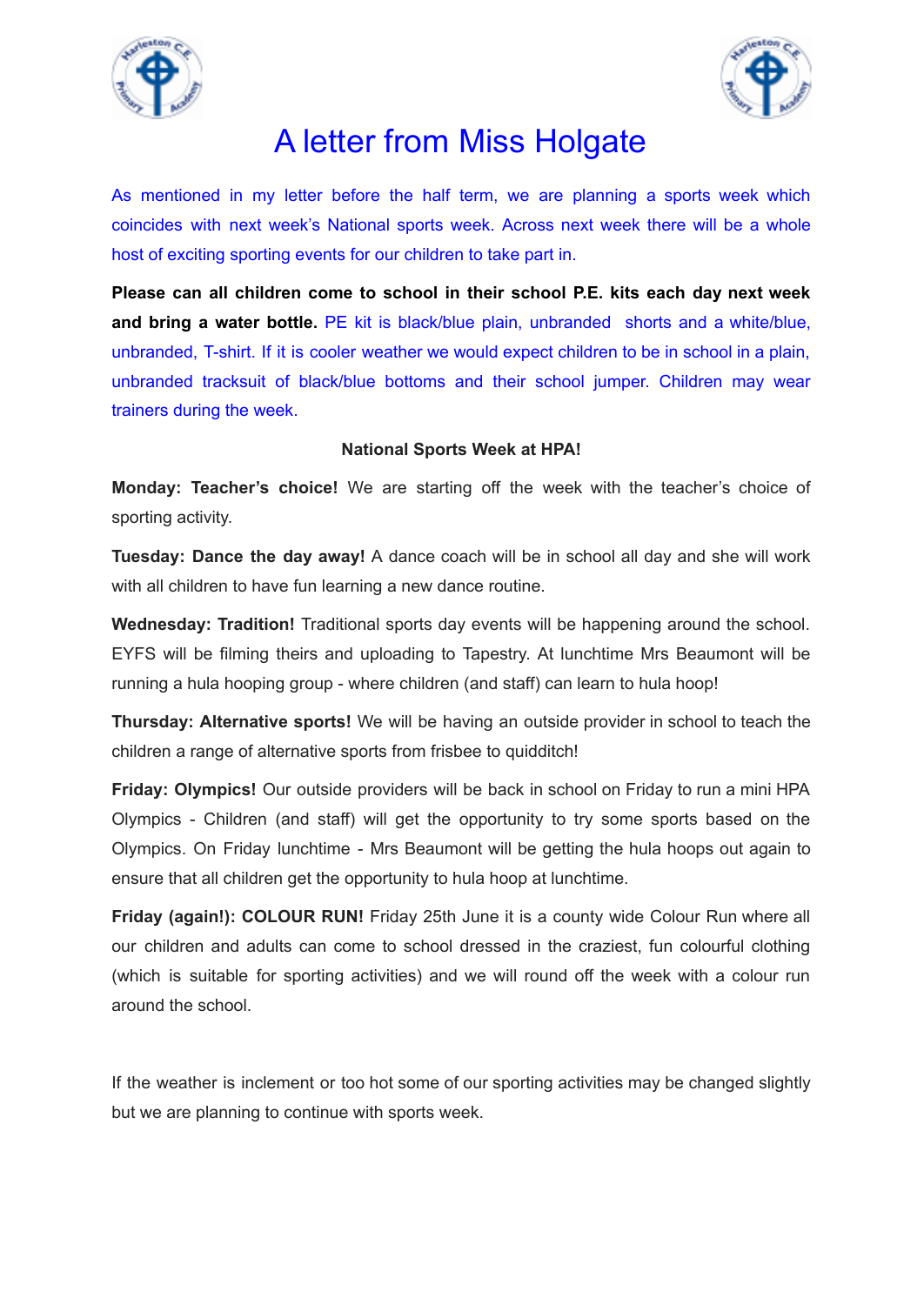



We would like to encourage our community to take their bikes, scooters or trikes next week or even walk, jog or dance into school to maximise opportunities for taking exercise and keeping fit and healthy.

#### **Transition**

We are planning to have a transition week on 12th July. This will give your child a chance to meet their new teacher, setting them up for a successful start to next year. Some of our teachers are new to the school, so will not be available for the whole week, but every child will get a chance to meet their teacher and do some work with them. Current Year 6 children will be having a wide variety of activities during the Transition Week.

**Reception Teachers:** Mrs Beaumont and Miss Ingram **Year 1 Teachers:** Mrs Clarke, Mr Anderson and Mrs Baker **Year 2 Teachers:** Mrs Scofield, Miss Stead and Mrs Pritchard **Year 3 Teachers:** Mrs Tooke, Mrs Moore and Miss Trotter **Year 4 Teachers:** Mrs King and Mrs Hunter **Year 5 Teachers:** Miss Quick and Miss Reynolds **Year 6 Teachers:** Mrs Street, Mrs Ablett and Mrs Gateshill **SENDCO:** Mrs Botwright **Assistant Headteacher:** Mr Stagg **Deputy Headteacher:** Mrs Price **Headteacher:** Miss Holgate

Miss Moss will be leaving us in September, as she is relocating - good luck in your new adventures - you will be missed.